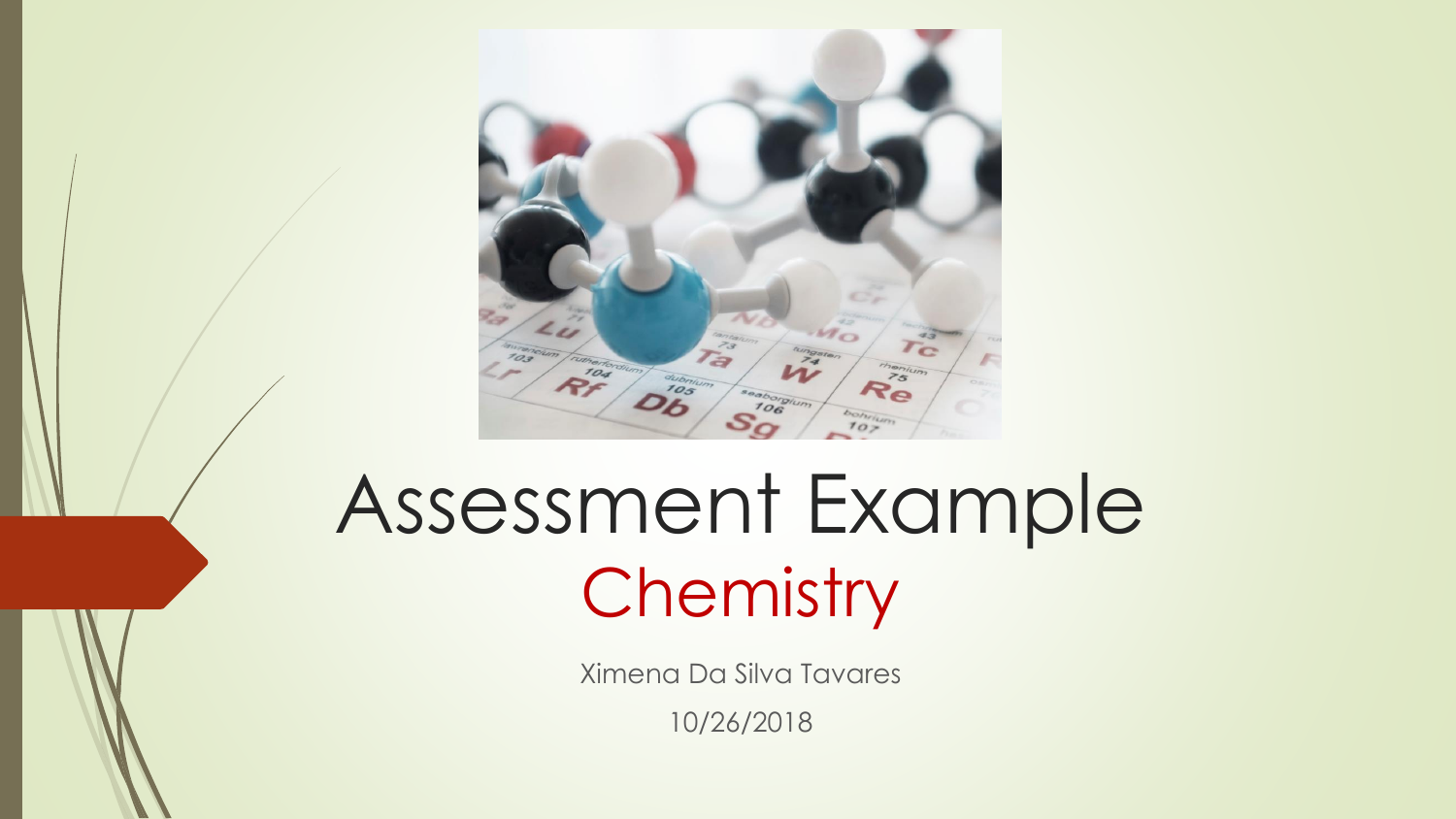# 1. Plan

#### **Assessment for:**

- Chemistry B1A 6 sections, 4 instructors in Fall 2017
- *SLO#3:* Use the atomic and kinetic theories of matter to explain macroscopic chemical and physical behavior.

#### **Assessment Tool:**

- 2 free response questions on Exam 1
- **Instructors met and agreed on questions**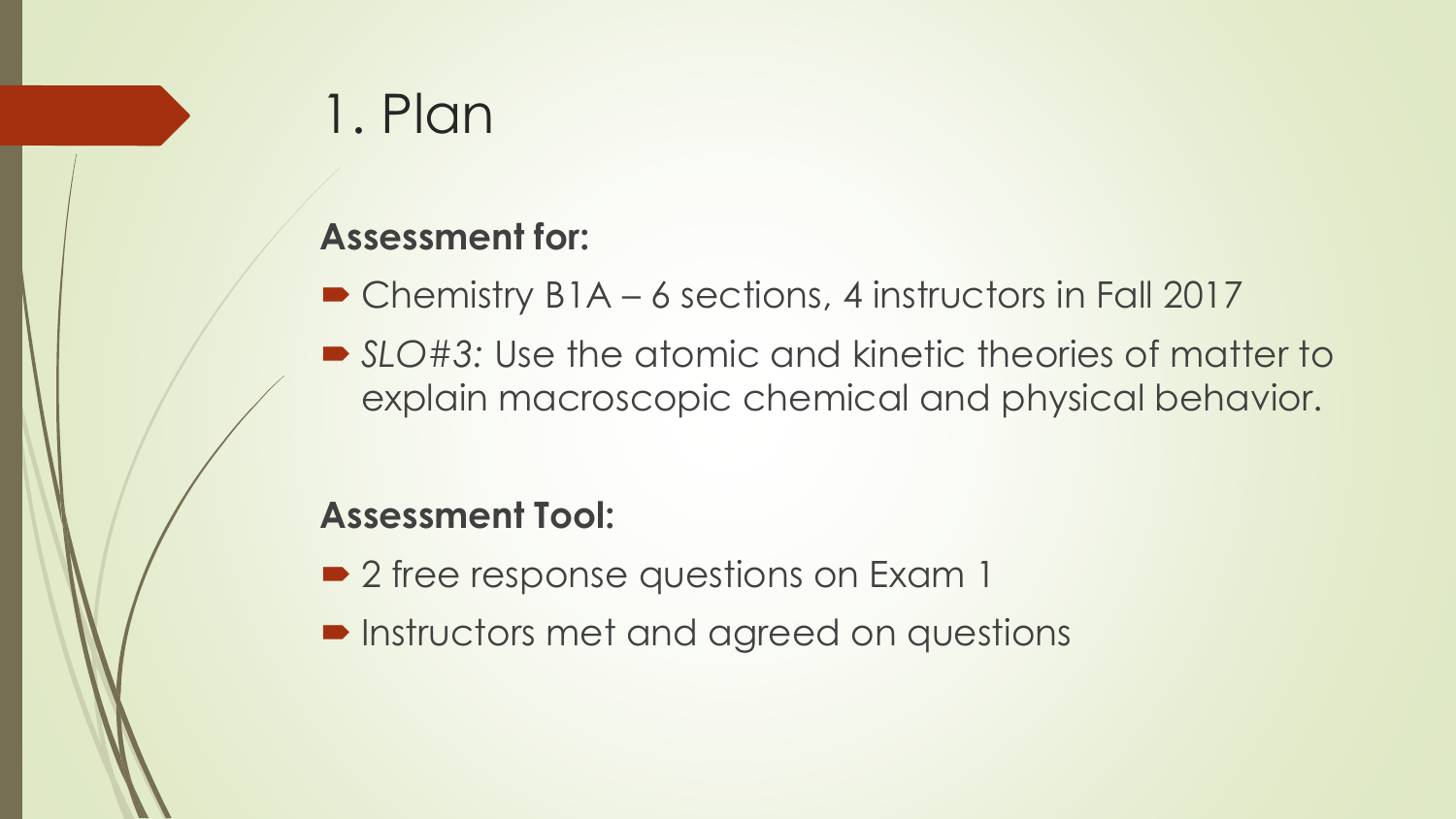### 1. Plan – Assessment Question I

### **Assessment Tool:**

■ Students had to identify the phases of water and oxygen based on images at the molecular level. They were then asked to rank the densities for each phase (solid, liquid and gas) and explain why water is an exception to the general trend.

#### **Rubric:**

- $\triangleright$  6.5/8 (81%) Exceeds Expectations
- 6/8 (75%) Meets Expectations
- Below 6/8 (<75%) Does Not Meet Expectations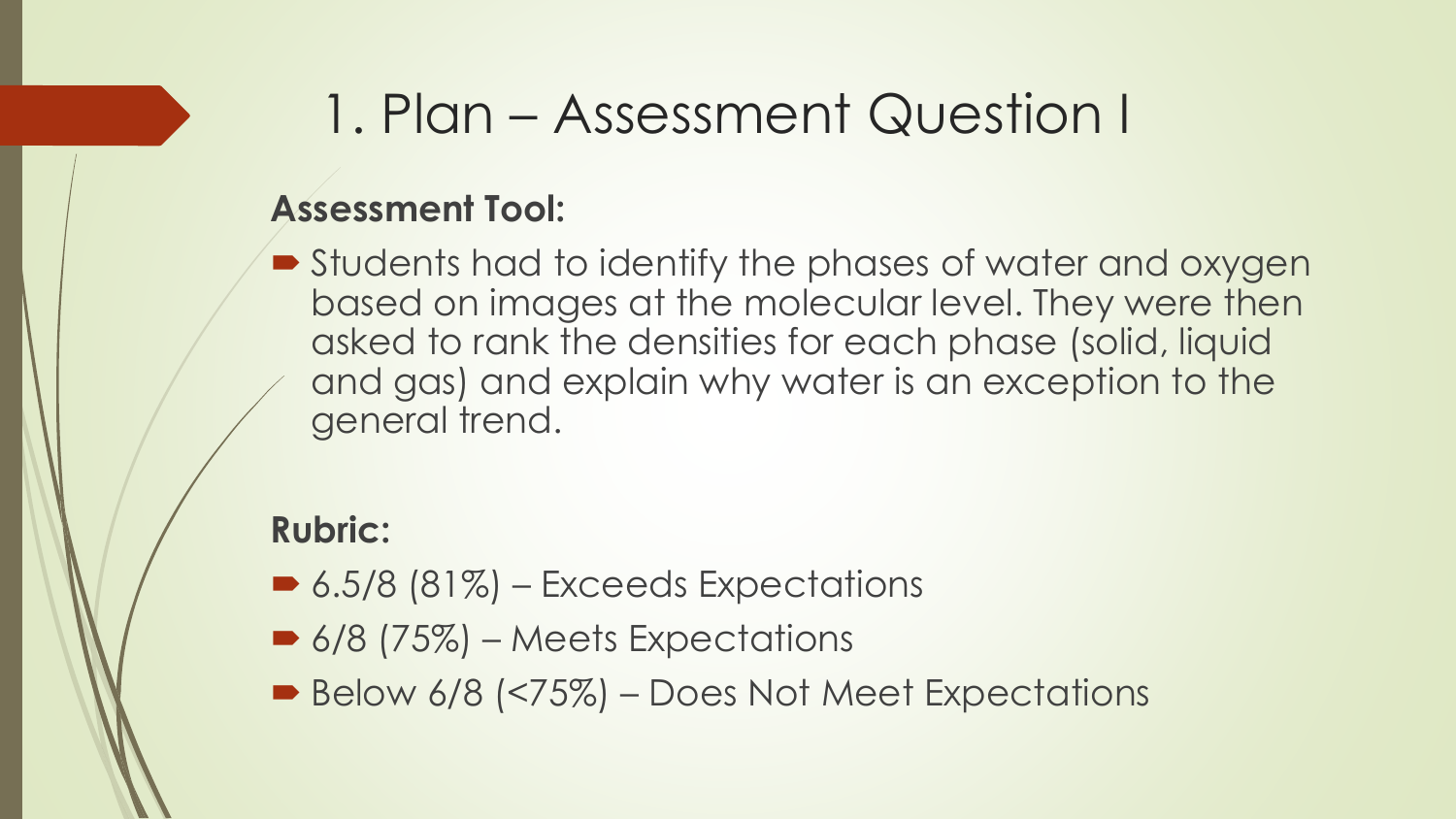### 1. Plan – Assessment Question I

Consider the following microscopic representation of  $O_2$  and  $H_2O$ . (8 points)



**1.** For O<sub>2</sub> and H<sub>2</sub>O what phase corresponds to diagrams II above? Circle answer

a. solid b. liquid c. gas

**2.** For O<sub>2</sub> and H<sub>2</sub>O what phase corresponds to diagrams III above? Circle answer

a. solid b. liquid c. gas

**3.** For O<sub>2</sub> and H<sub>2</sub>O what phase corresponds to diagrams I above? Circle answer

a. solid b. liquid c. gas

**4.** Use the diagrams for **O<sup>2</sup>** to rank the densities of each phase in *decreasing* order (from greatest to least dense). Briefly justify your answer.

**5.** Which diagrams illustrate the physical observation that 1g of H<sub>2</sub>O (*l*) is more dense than 1g of H2O (*s*)? Briefly justify your answer.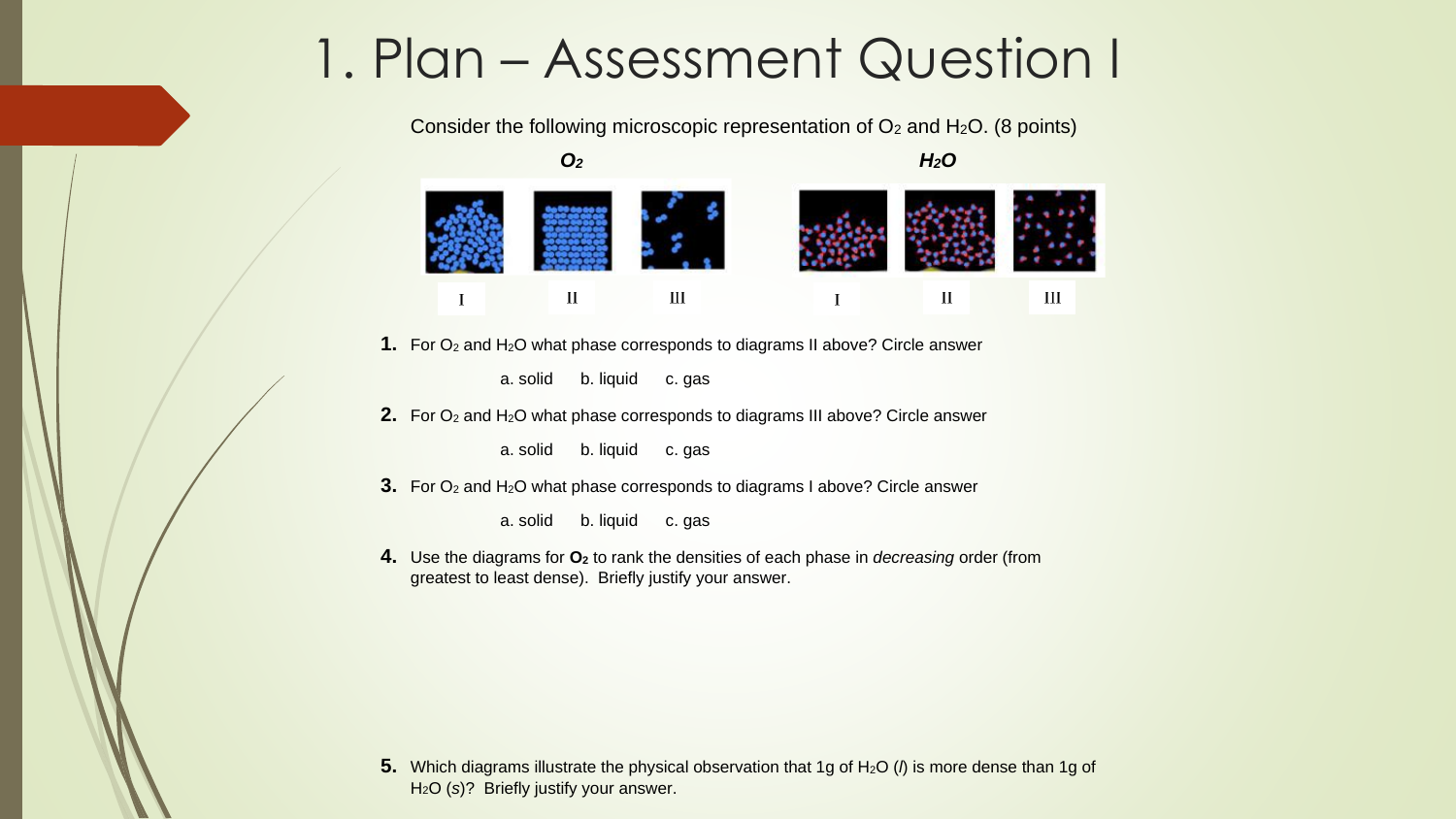### 1. Plan – Assessment Question II

#### **Assessment Tool:**

 Students were asked to "Explain how Dalton's Modern Atomic Theory accounts for the conservation of mass in a reaction".

### **Rubric:**

- 5/6 (83%) Exceeds Expectations
- $\bullet$  4.5/6 (75%) Meets Expectations
- 4/6 or below (67%) Does Not Meet Expectations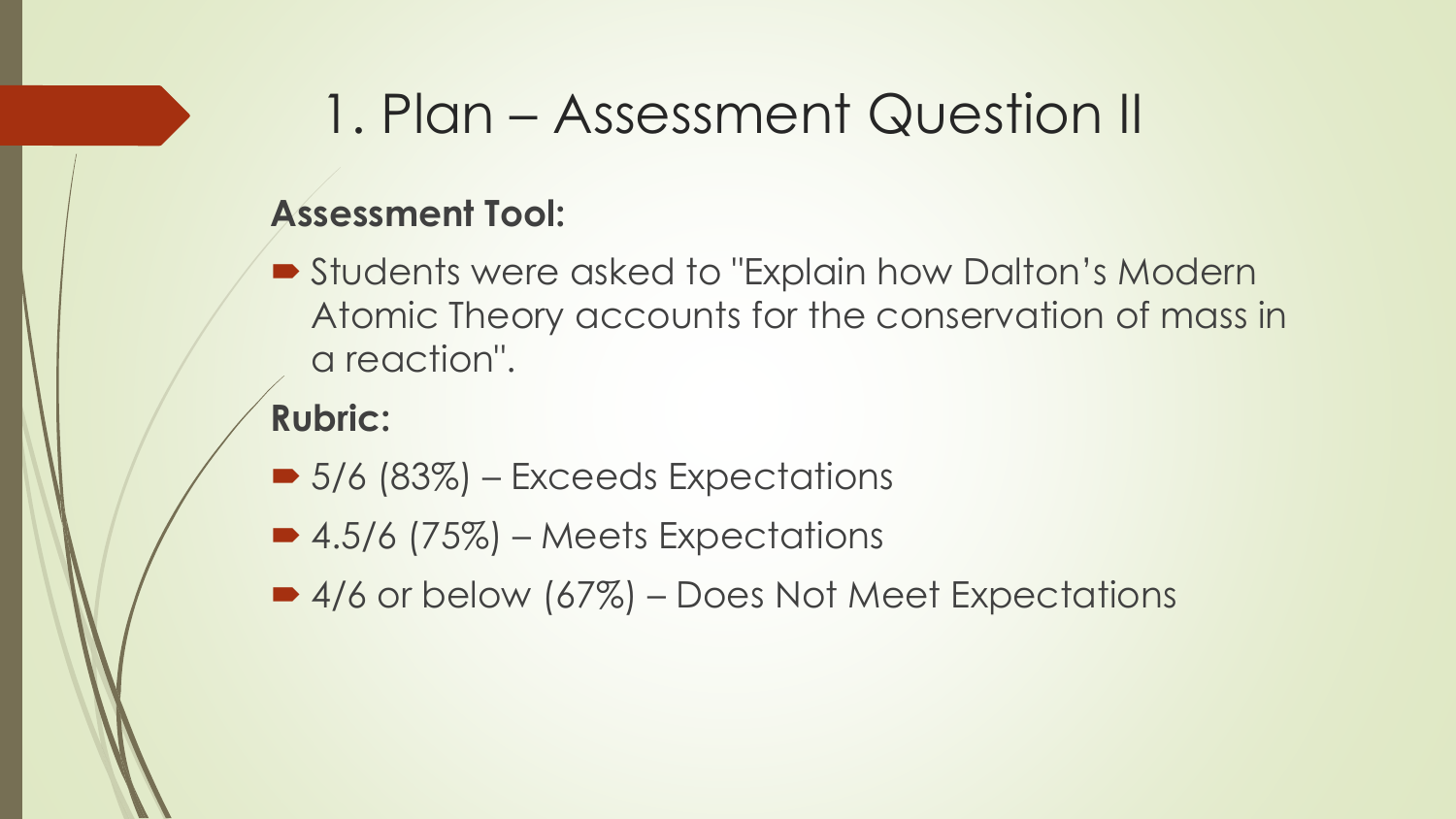## 2. Assess (360 students)

| <b>SLO #3 - Phases Water Question</b> |                 |                |                |  |  |  |
|---------------------------------------|-----------------|----------------|----------------|--|--|--|
|                                       | 6.5/8 or higher | 6              | Grade $<$ 6    |  |  |  |
|                                       |                 |                |                |  |  |  |
| <b>Section</b>                        | <b>Exceeds</b>  | <b>Meets</b>   | Does not meet  |  |  |  |
|                                       | 25              | 20             | 4              |  |  |  |
| $\overline{2}$                        | 20              | $\mathbf{1}$   | 4              |  |  |  |
| 3                                     | 16              | 8              | 3              |  |  |  |
| 4                                     | 16              | 10             | 1              |  |  |  |
| 5                                     | 17              | 6              | 4              |  |  |  |
| 6                                     | 22              | $\overline{2}$ | $\overline{2}$ |  |  |  |
| Total                                 | 116             | 47             | 18             |  |  |  |
| %                                     | 64.1            | 26.0           | 9.9            |  |  |  |

| SLO #3 - Dalton and Law of Conservation of mass |                |                |               |  |  |  |
|-------------------------------------------------|----------------|----------------|---------------|--|--|--|
|                                                 | 5/6 or higher  | 4.5            | 4/6 or less   |  |  |  |
|                                                 |                |                |               |  |  |  |
| <b>Section</b>                                  | <b>Exceeds</b> | <b>Meets</b>   | Does not meet |  |  |  |
| 1                                               | 14             | 12             | 21            |  |  |  |
| $\overline{2}$                                  | 4              | 5              | 16            |  |  |  |
| 3                                               | 5              | 0              | 22            |  |  |  |
| 4                                               | 5              | 0              | 22            |  |  |  |
| 5                                               | 8              | O              | 19            |  |  |  |
| 6                                               | 6              | $\overline{2}$ | 18            |  |  |  |
| <b>Total</b>                                    | 42             | 19             | 118           |  |  |  |
| %                                               | 23.5           | 10.6           | 65.9          |  |  |  |

| SLO #3 - Overall |                |              |          |  |  |
|------------------|----------------|--------------|----------|--|--|
|                  |                |              | Does not |  |  |
| <b>Section</b>   | <b>Exceeds</b> | <b>Meets</b> | meet     |  |  |
| 1                | 39             | 32           | 25       |  |  |
| $\overline{2}$   | 24             | 6            | 20       |  |  |
| 3                | 21             | 8            | 25       |  |  |
| $\overline{4}$   | 21             | 10           | 23       |  |  |
| 5                | 25             | 6            | 23       |  |  |
| 6                | 28             | 4            | 20       |  |  |
| <b>Total</b>     | 158            | 66           | 136      |  |  |
| %                | 43.9           | 18.3         | 37.8     |  |  |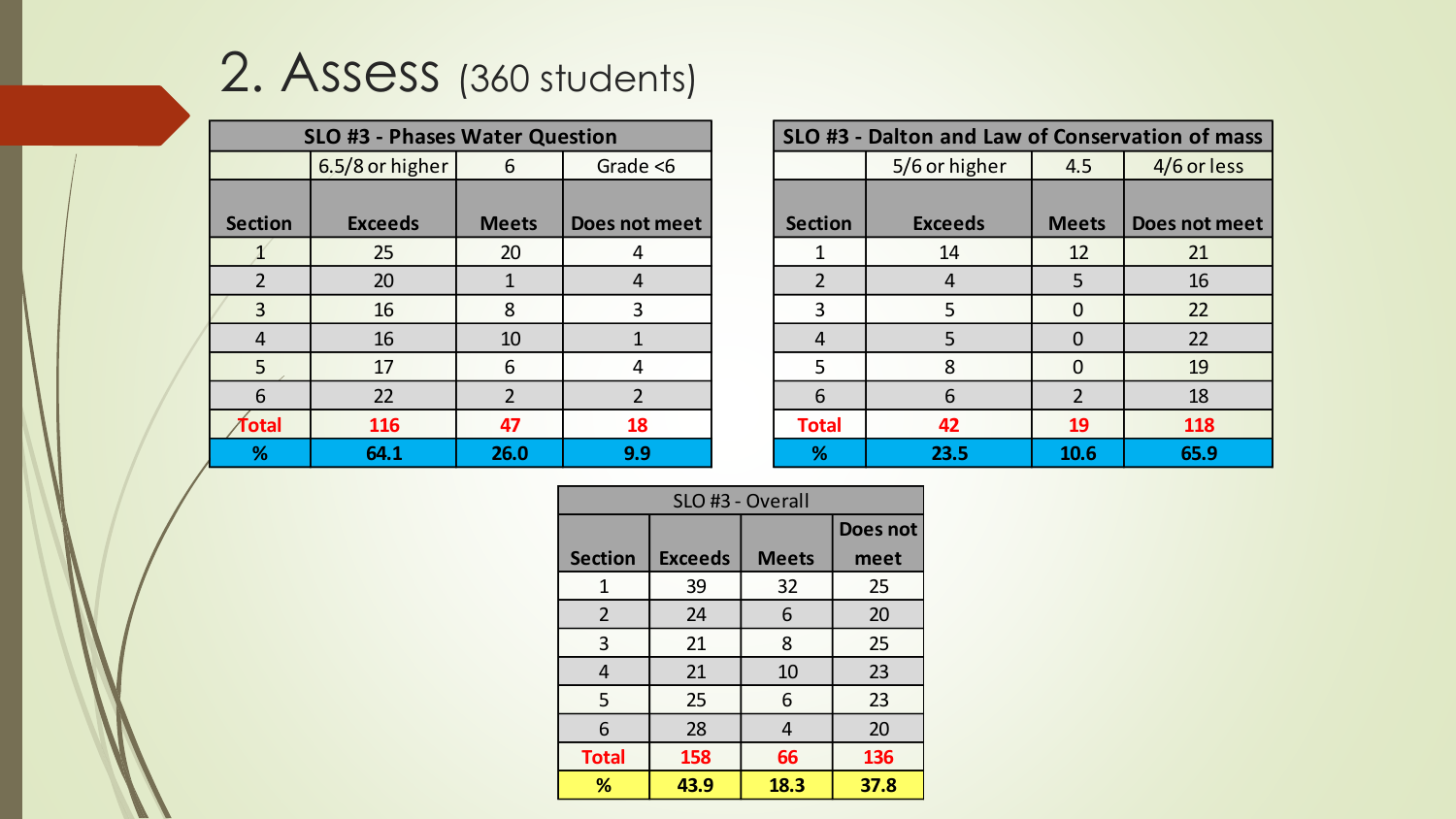### 3. Reflect

- $\blacksquare$  No significant difference observed between sections or instructors.
- Students did better than expected (64% exceeding) in the phases of water question.
- Students did very poorly on the Dalton's Atomic Theory question (66% not meeting), as previously observed.
- Bimodal distribution is often seen for this course and is reflected on the second question results.
- Difference in outcomes is attributed to difficulty of question and to communication skills. Developing the assessment tools was time intensive (faculty had to agree).
- Advantage is having a "normalized" comparison point between sections/instructor but it is time intensive.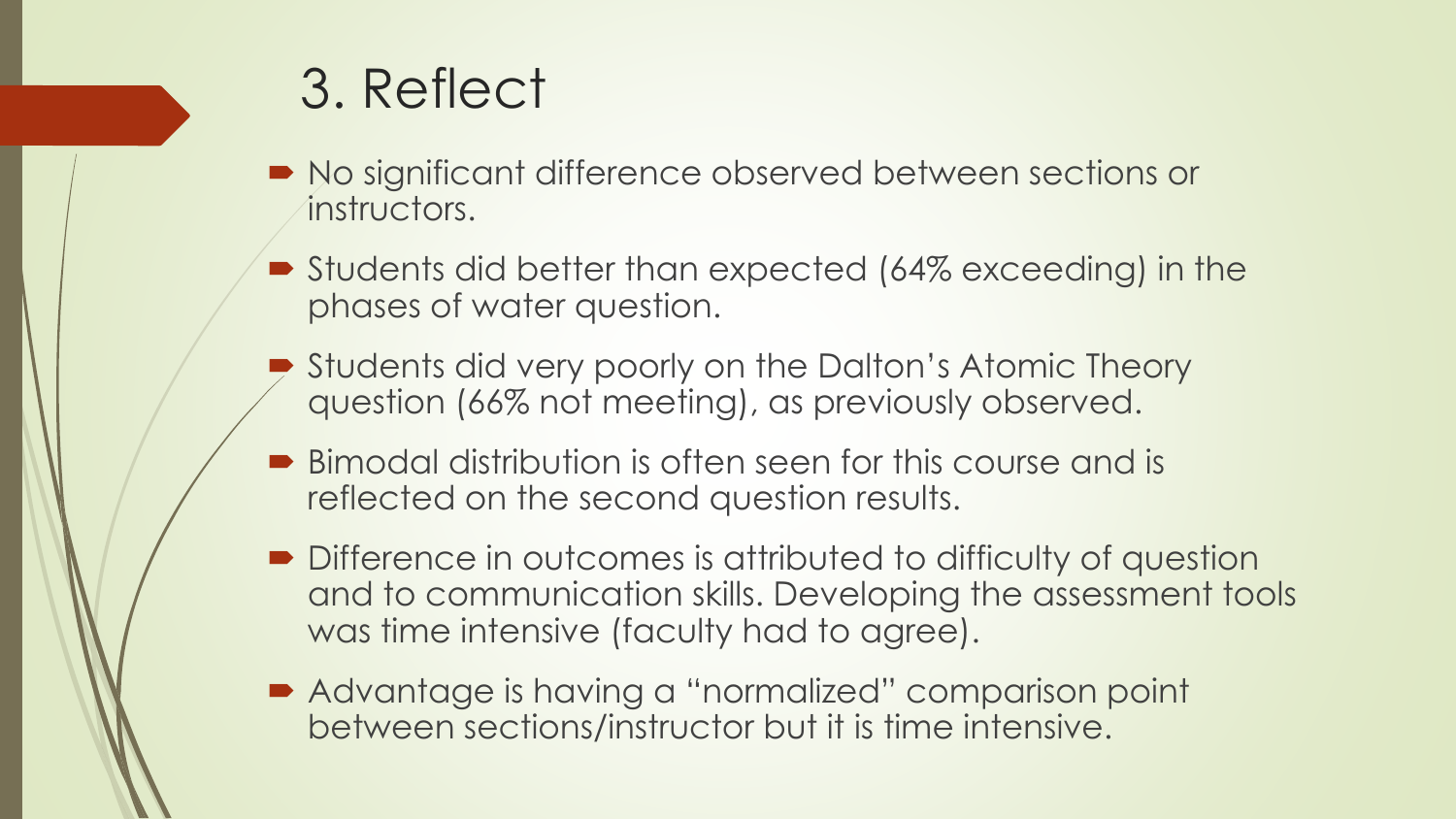# 4. Refine

- **Questions with a high critical thinking component** continue to be a challenge.
- **Discussion type questions have since been added to** practice problem sets and laboratory reports.
- Have not had much success encouraging students to use the writing center.
- **Students have done better on second question as** multiple choice.
- Will re-assess Question II this Spring, plan is to ask identical question early in semester and analogous question late in semester.